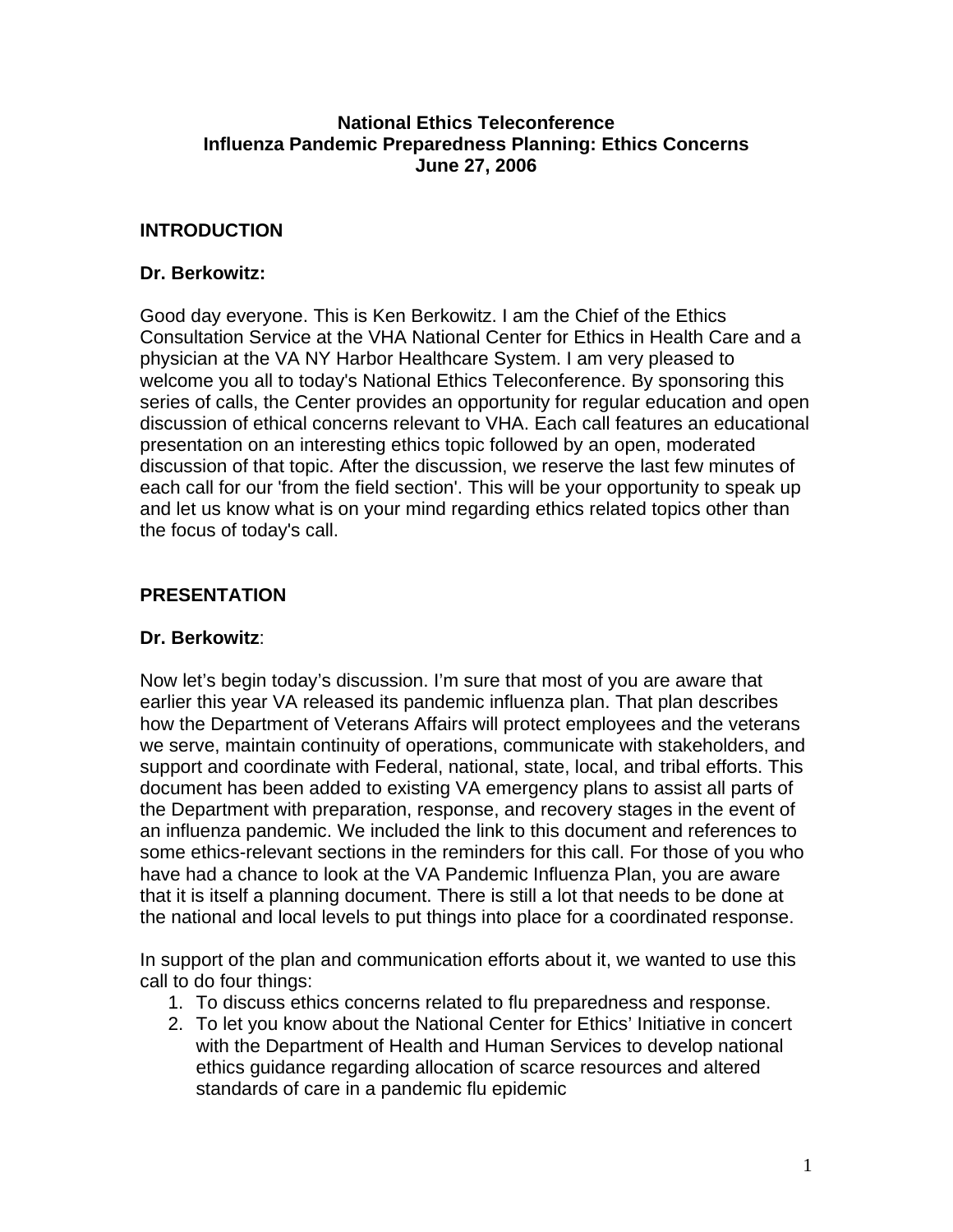- 3. To solicit information from the field to inform development of this national guidance, and
- 4. To suggest steps that facilities might take over the next few months to begin a dialogue about ethics concerns related to pandemic flu.

Our goal in today's call is *not* to provide answers to the ethics questions raised by pandemic flu or to offer guidance on allocation of scarce resources. We intend for those answers and that guidance to come later this year. Instead, we want to use today's call as an opportunity to get us thinking together about some of the issues that emerge for health care providers and patients in a public health emergency such as pandemic flu.

Joining me on today's call is :

*Doctor Virginia Ashby Sharpe.* Ashby has her PhD in philosophy and is a Medical Ethicist at the National Center for Ethics in Health Care. She is heading up the Center's Pandemic Flu Ethics Initiative

Thank you for being on the call today.

With that, Ashby can you begin by setting the context for us?

#### **Dr. Sharpe**:

Sure, thanks Ken. I also want to acknowledge the various roles that you're playing in pandemic flu preparedness – as a member of the Center's Pandemic Influenza Ethics Initiative, the VISN 3 Influenza Pandemic Planning Task Force and the New York State Department of Health Task Force on Ventilator Allocation in an Influenza Pandemic.

#### **Dr. Berkowitz**:

That's right, Ashby. Were working on a lot of different fronts to address ethical issues regarding pandemic flu. Go ahead and get us started with some context.

#### **Dr. Sharpe**:

Okay. As Ken mentioned, in March of this year, the VA released its Pandemic Influenza Plan as part of the National Strategy for Pandemic Influenza. The VA plan supports the national goal of preparedness and communication by laying out the variety of steps that VA will take to protect its staff and the veterans we serve, to maintain operations, to cooperate with other organizations, and to communicate with stakeholders.

#### **Dr. Berkowitz**: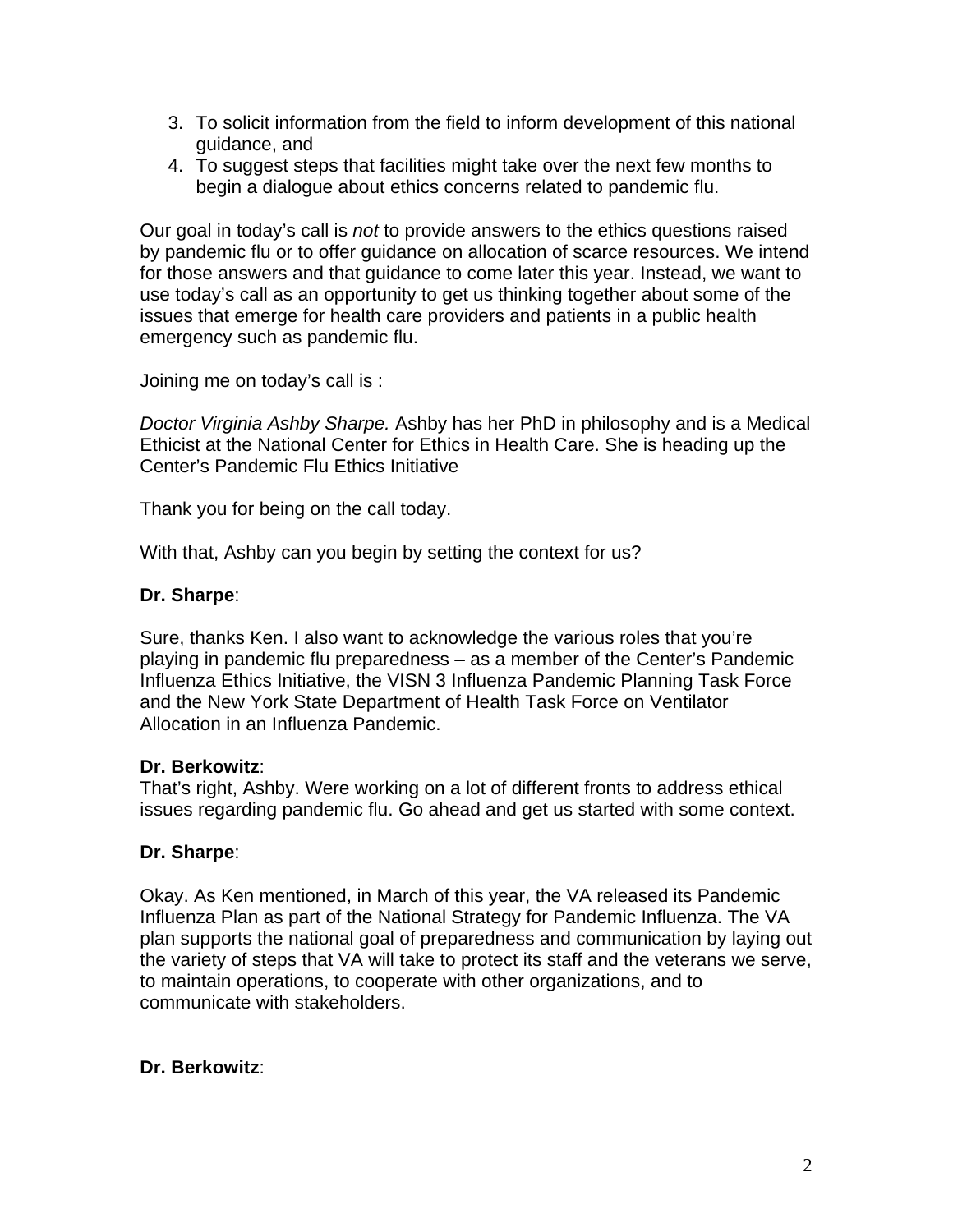Thanks, Ashby. It's also important to point out that although the plan is fluspecific, a lot of the thinking about preparedness will likely be applicable to other scenarios that might stress our system (e.g., other pandemics, natural disasters, manmade disasters, etc.). That having been said, can you tell us about the H5N1 strain of influenza?

### **Dr. Sharpe**:

The National Strategy and all other pandemic flu planning right now is a response to concerns that the serious outbreak of the H5N1 strain of *avian*  influenza among birds in Asia and now Europe may eventually cross the species barrier resulting in cross infection from bird to human and subsequent mutation of the avian virus into a form that is highly infectious for humans and spreads easily from person to person.

H5N1 is a new strain for humans, which means that there is no natural immunity. To date roughly 225 people – mostly those who have direct contact with poultry - have been infected by H5N1. There is no evidence that the H5N1 virus has mutated into a form that would be highly contagious among humans.

According the World Health Organization, although neither the timing nor severity of the next pandemic can be predicted, "the risk of pandemic influenza is serious. With the H5N1 virus now firmly entrenched in large parts of Asia… each additional human case gives the virus an opportunity to improve its transmissibility in humans, and thus develop into a pandemic strain."

Just to be clear, a pandemic flu outbreak raises a special set of ethical concerns because the clinical demands of a surge are expected to be significantly over capacity. There will be more sick people, who have more complications, and who need more supportive care – all in an environment where contact can increase the spread of the virus.

#### **Dr. Berkowitz**:

Thank you, it's helpful to be clear about what's at stake in a pandemic and also to differentiate the avian flu from a human pandemic. We should also point out that a flu pandemic is separate from the flu virus that we prepare for annually.

Let me take a few minutes to give a brief overview of ethics concerns related to influenza pandemic preparedness planning.

In the supporting material for today's call, we provided a brief list of the ethics issues raised in the VA Pandemic Flu Plan – keyed to the relevant sections of the plan. These 5 issues include: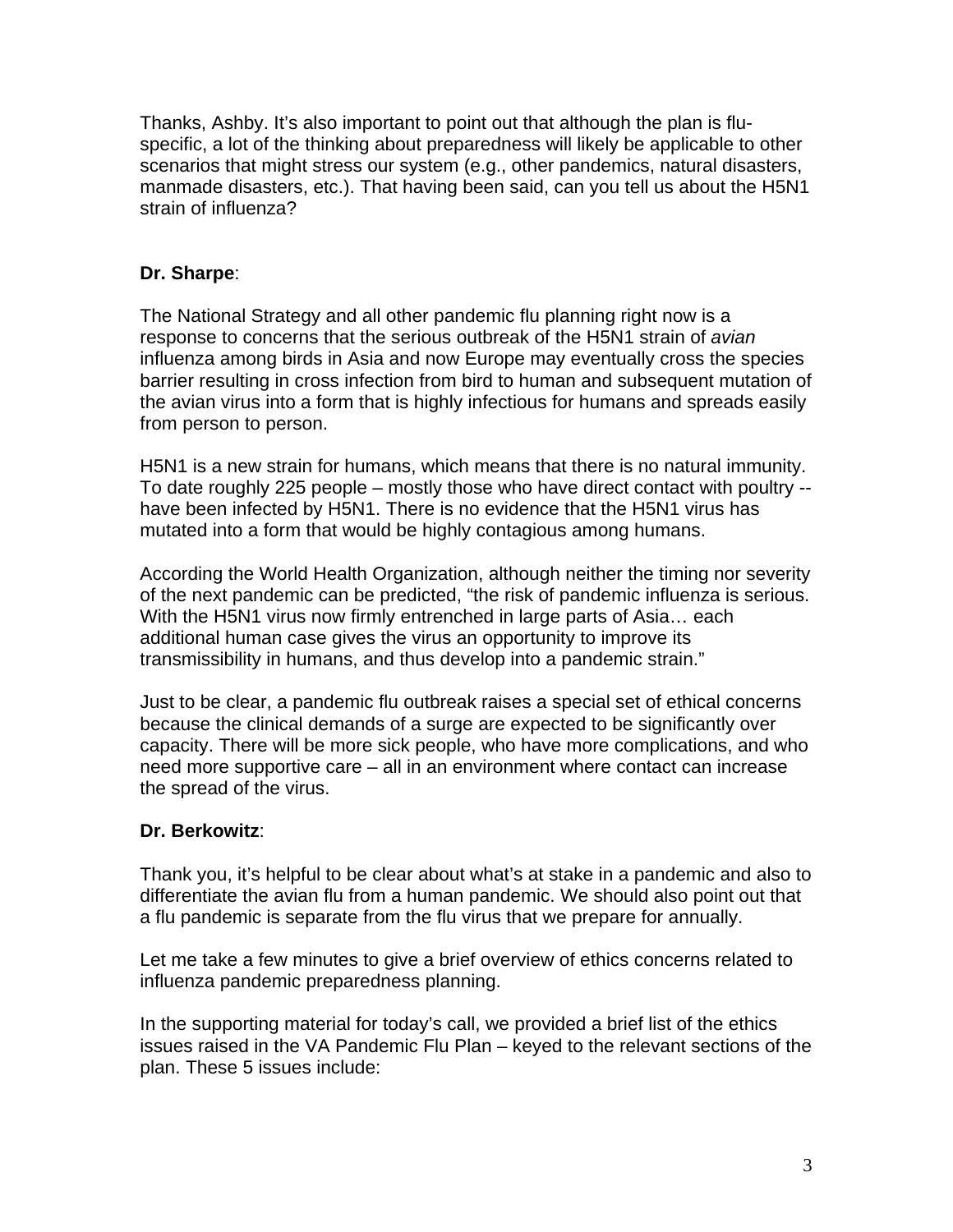Two issues that relate to professionalism and our overall environment:

- $\blacksquare$  Health care professionals' duty to care for the sick even if it is at their own peril or inconvenience, and
- VHA's reciprocal obligations to health care professionals our staff deserve the system's best efforts to minimize the peril that they face when performing their duties

Two ethics issues that will confront the system if it faces a surge in demand beyond what could ordinarily be expected:

- Criteria and processes for allocation of scarce resources such as inpatient beds, ventilators, and personal protective equipment, masks, and
- Agreements regarding altered standards of care including possible clinic closure and postponement of otherwise needed care

Finally, we must recognize our obligation to use processes that promote:

**Transparency in communication and decision making throughout our** planning and implementation.

Ashby, could you get us started in thinking about the ethical issues raised in these areas by pandemic flu preparedness?

# **Dr. Sharpe**:

Sure Ken. As in any public health emergency, many of the ethical issues relevant to pandemic flu stem from the need to place limits on individuals in order to promote the public health. But this is even more acute where contagious disease is concerned and the surge of disease is expected to overtax existing resources.

For example, regarding the duty to care, health care providers may be expected to work outside their normal scope of practice, expose themselves to risk of infection and put in extra hours that may separate them from their families.

The reciprocal obligation of VHA to support providers who face a disproportionate burden in caring for patients will require coordination of available inventories according to criteria that give priority to these groups. Such protections, for example, mandatory vaccinations for health care providers may also require impinging on the liberties of those who would refuse.

Regarding allocation of scarce resources, the circumstances of a flu pandemic, like the SARS outbreak in 2003, present special ethical challenges to health care providers. Under *ordinary* circumstances, health care providers have a fiduciary obligation to promote the welfare of individual patients. Under the *extraordinary*  circumstances of a pandemic, health care providers will need to make difficult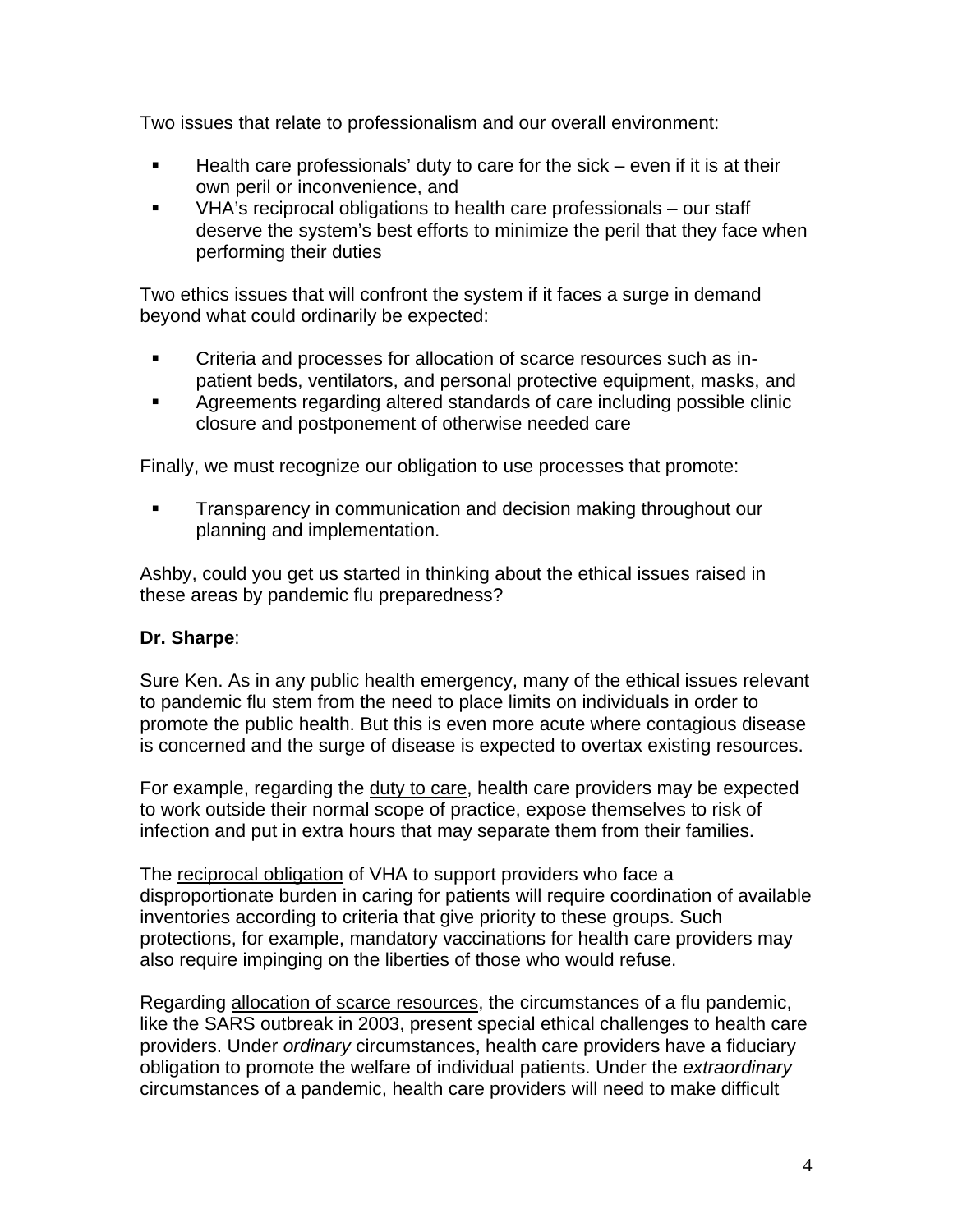decisions about how best to use a scarce resource to meet overwhelming needs – and this may mean denying services that are not expected to enhance survival or limiting access to elective care in order to prevent the spread of contagion.

The shift from a focus on individual to public welfare is at the heart of altered standards of care that may need to be put into place to make best use of resources during the extraordinary circumstances of a flu pandemic.

A flu pandemic may result in mass victims and a demand for health care services that is beyond the surge capacity of VHA facilities – that is, the resources in excess of those used on a daily basis. Such emergency circumstances require a shift from a traditional focus on individual patient need to decision making that is geared to the best use of scarce resources such as beds, equipment, supplies, and personnel.

Importantly, there are different ethical perspectives on what would constitute the "best use of scarce resources" -- including a utilitarian maximization of lives, a humanitarian prioritization of the sickest salvageable patient first, or a combination of utility and equity that would give priority to the sickest first, if and only if they have a good chance of recovery.

Regarding transparency, the circumstances of a pandemic will raise controversial questions about limit-setting and restrictions on individual freedom. Because answering such questions involves competing and sometimes conflicting values, transparent processes for decision making can be the basis for mutual understanding and trust in the achievement of fair outcomes.

Ken, maybe you could give an overview of the Center's plan to develop national guidance.

#### **Dr. Berkowitz:**

Sure. To address some of these ethical issues, we at the National Center for Ethics in Health Care have begun a process to work in concert with HHS to develop national ethics guidance regarding allocation of scarce resources and altered standards of care in a pandemic flu. Our plan is to develop the guidance over the next six months or so for distribution to VHA facilities. It will be based on work being directed by HHS and will be produced by the Center with the help of a steering committee composed of people from the field and central office.

The scope of the ethics guidance is limited to decisions that will be made within VHA facilities. It will not, for example, provide primary guidance for decisions about mandatory quarantine, or vaccine prioritization that will be made by federal or state public health authorities.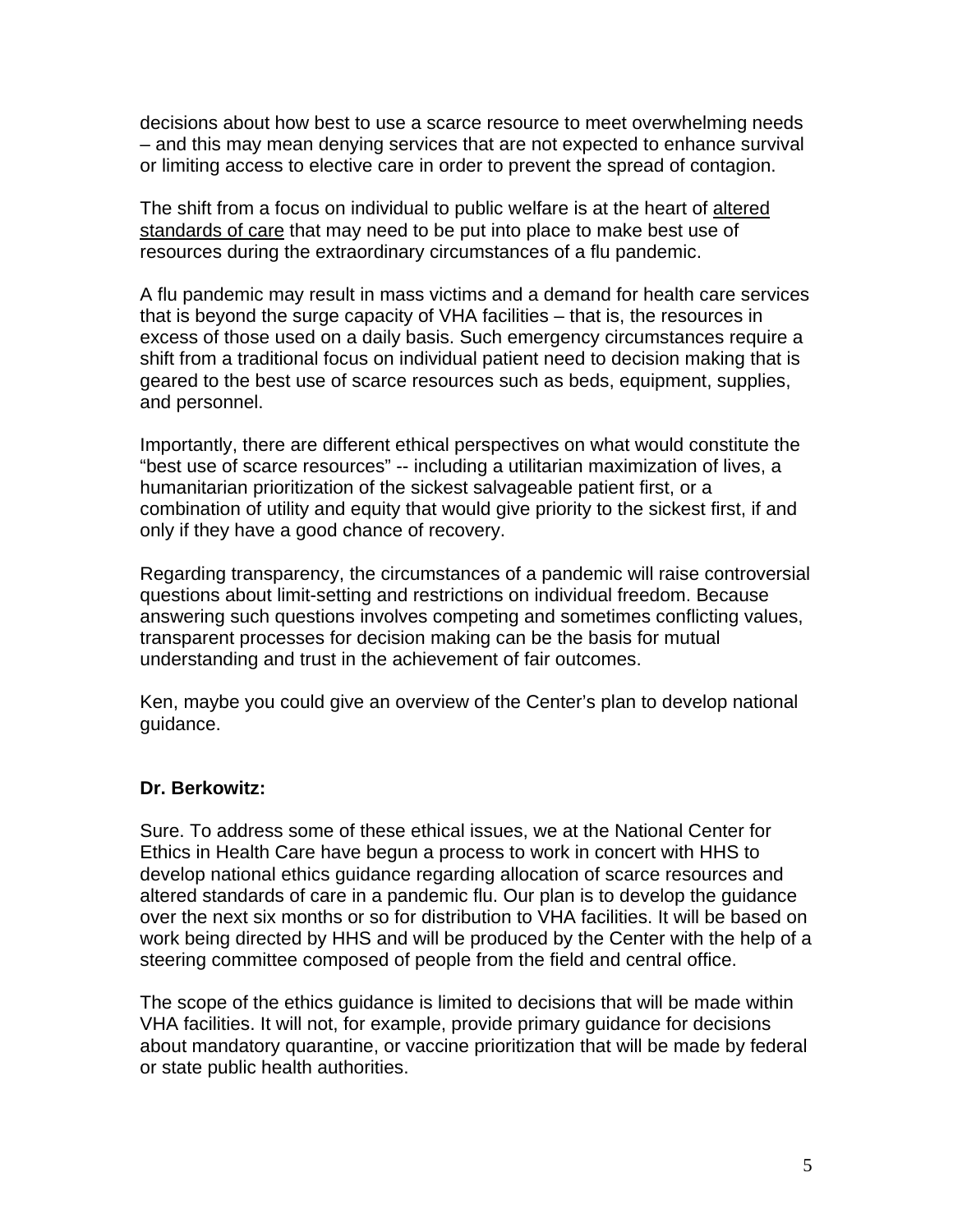# **Dr. Sharpe**:

Again, our ethics guidance is premised on the fact that although all enrolled patients have an equal claim to receive the health care they need under normal conditions, during a pandemic, difficult decisions will need to be made about which health services to maintain and which to curtail, defer, or deny. Depending on the severity of the health crisis, this could curtail not only elective surgeries or maintenance and preventive care, but could also limit the provision of some acutely necessary services.

# **Dr. Berkowitz:**

As part of our work we anticipate needing to address some very difficult and central issues such as:

- 1. Clear determinations, ideally based on clinical algorithms, about those conditions that would not benefit from a particular scarce resource.
- 2. Clear triage criteria.
- 3. Consistency in the application of the allocation criteria whether patients are sick with flu or any other condition.
- 4. The relationship between stopping treatments and not providing treatments, when each are expected to result in an adverse outcome for the patient.
- 5. Transparent processes for making particular allocation decisions.
- 6. Maintaining an emphasis on humane and respectful care even when services and access must be limited.

# **Dr. Sharpe**:

Thanks Ken, and of course, as we move forward, this list of key issues will grow. In the service of that effort, we'd like to use this call as an opportunity both to acknowledge and to learn about similar work already underway at VHA facilities.

Since the release of the VA Pandemic Influenza Plan, we have received a number of consult requests from the field regarding allocation of scarce resources during flu pandemic. The guidance that we're developing is intended to respond to those concerns.

Also, we know that many of you are already grappling with these issues for your local plans. We've heard from Dr. Ware Kuschner, Director of Pulmonary Rehab at Palo Alto that his facility has begun to draft guidance on allocation issues and altered standards of care and he has kindly shared that with us – and we're sure that many others are also working on these issues.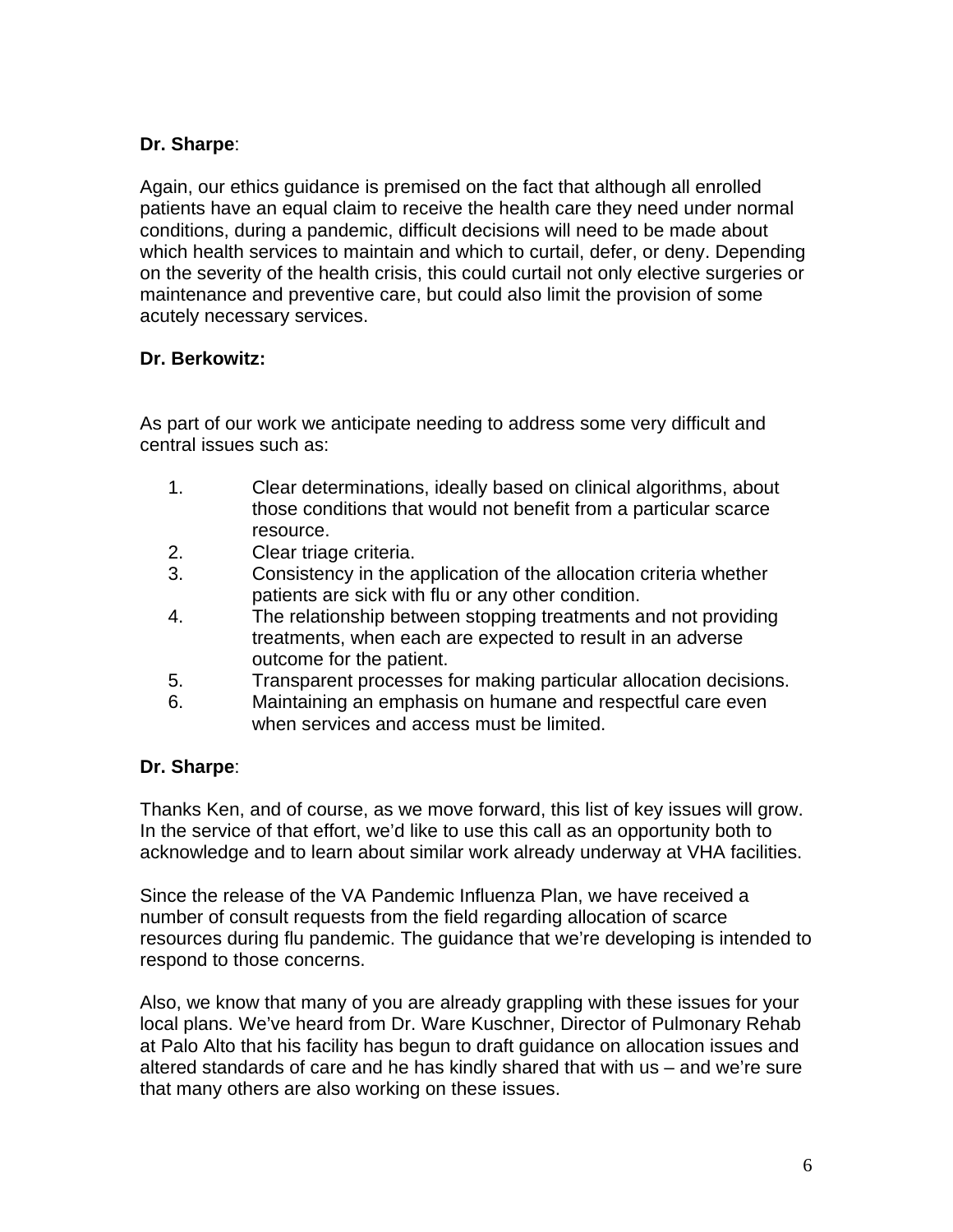As we've said, one of the aims of our efforts is to be inclusive, so for those others who are working on ethics guidance in their local plans, please let us know by sending an email to vhaethics@va.gov. We'd love to consider what you're thinking while we develop our national guidance. That e-mail again is vhaethics@va.gov.

### **Dr. Berkowitz:**

Now that we've laid the groundwork, we'd like to open the discussion to participants on this call who are also working on ethics guidance in their local plans, or who have particular ethics questions or concerns about pandemic flu or the guidance we will be developing. I'll try to be a little more prescriptive than usual as I moderate this portion of the call since time is limited and we have some particular questions that we would like your responses on.

So rather than having one general discussion, what I'd like to do is use about the next fifteen minutes for three mini discussions – 5 minutes each about questions in three categories relating to resource allocation, altering standards of care and some components of professionalism. Let's consider some of the resource allocation decisions. Let's use mechanical ventilators as a specific example since they are an important finite resource that is likely to be rationed in a flu pandemic. Consider or are you aware that you might have to triage your ventilators? Have you started to think about how you'd make these decisions? Are there suggestions for criteria to use, etc? Any questions or comments about rationing ventilators?

One question that has specifically come up is if we are in a situation of rationing ventilators, will people be able to equate withholding the ventilator from withdrawing the ventilator? So if there is a specific triage criteria, would someone who is already on the ventilator have it removed just the same as someone who needed it wouldn't have it started. Any thoughts about that?

# **Caller:**

Well I have an additional comment. There is a device available that costs \$55 each and is presently being used for transport. The device is able to be hooked up to an oxygen cylinder and you can run eight vents off of it. Are you aware of that?

#### **Dr. Berkowitz:**

Well certainly before we would get into any situation of rationing, every effort would have to be made to try to redistribute patients if possible and augment the care that would could provide. I think that any devices that we could find to augment our ability not to have to ration or deny patients a ventilator if they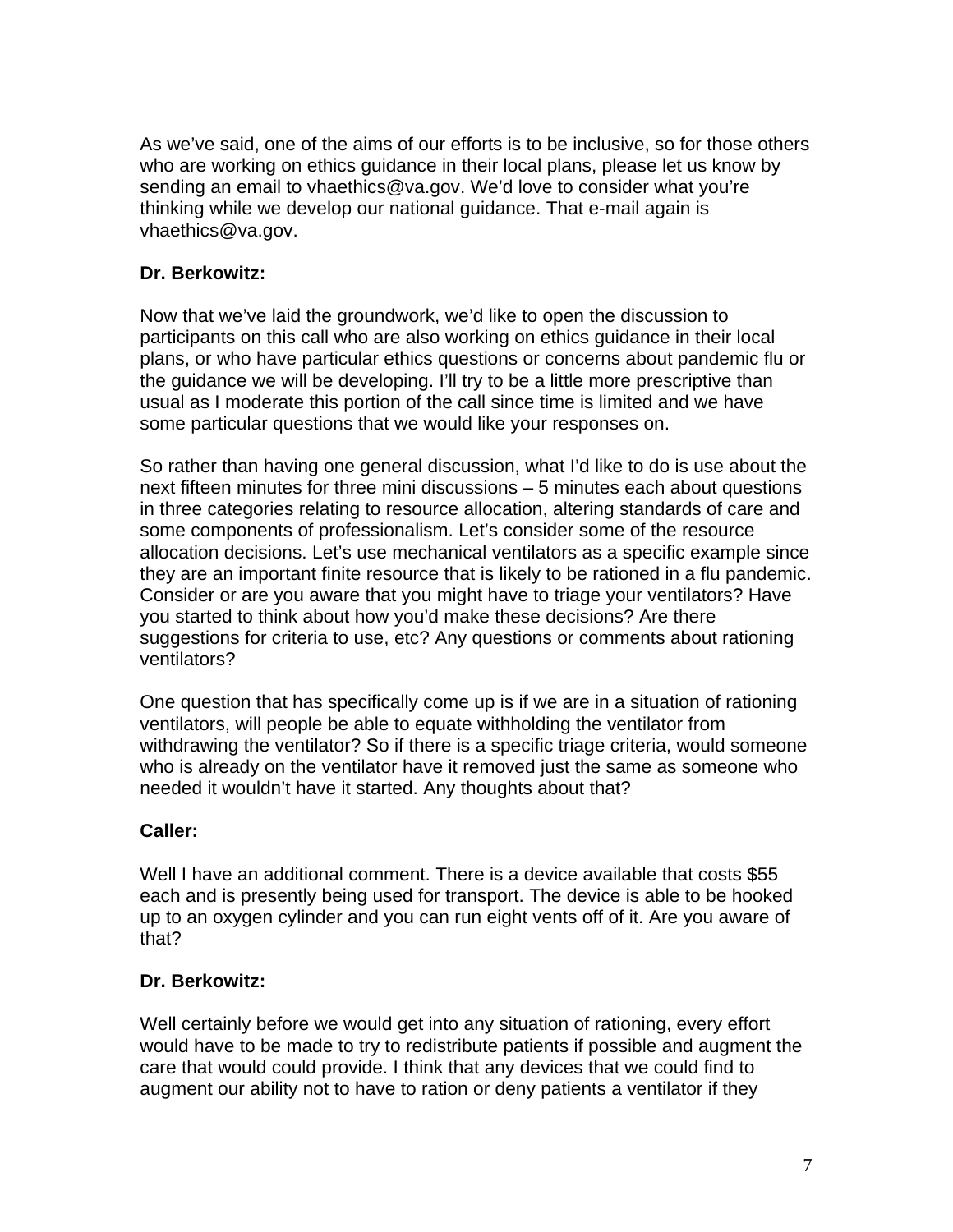needed it is very welcome. From my work on the New York State Task Force, I know that there have been a lot of suggestions about scaled back ventilators and ventilators that don't have all the bells and whistles that may be available and there's been some consideration of devices like you've mentioned. I don't know specifically the ones you are talking about but unfortunately many feel that a lot of the ones that are touted simply won't work. But the take home message is that we need to do everything we can to augment our supply before we limit.

# **Caller:**

That particular device would allow for maintenance and would be a lower standard of practice because right now they are not authorized for therapeutic use, only for transport. But they are able to be used in the event of an emergency. That costs and you would have a rate volume regulator that could save lives.

# **Dr. Berkowitz:**

If you have specifics about it, email it to us at vhaethics on the Outlook system and I'd love to take a look at that. But back to the ethics question at hand about if we do have to make these ventilators triage decisions, where do people think in the facility that those triage decisions should be made? Should it be between the individual practitioner and their patients? Should it be the ICU Chief, Hospital Administrator, or some sort of a committee? How do people envision that that might work?

# **Dr. Ware Kushner, Palo Alto:**

I am Chair of the Clinical Bioethics Committee here and first of all hats off to you and Ashby for doing a great job for setting the table for this continuing dialog and discussion about a real tough topic.

# **Dr. Berkowitz:**

Thank you.

# **Dr. Ware Kushner, Palo Alto:**

And thank you for mentioning my name. In fact we are working incrementally in developing the tenants and procedures that will help take us through a pandemic influenza should we have the misfortune of experiencing one. What we are and have developed here at Palo Alto is a triage and scare resource allocation team, at least in principle, that would have a very significant role in overseeing and guiding issues regarding triage and scare resource allocation including mechanical ventilation. So we envision a scenario where the autonomy of individual providers to make decisions about individual patients is curtailed and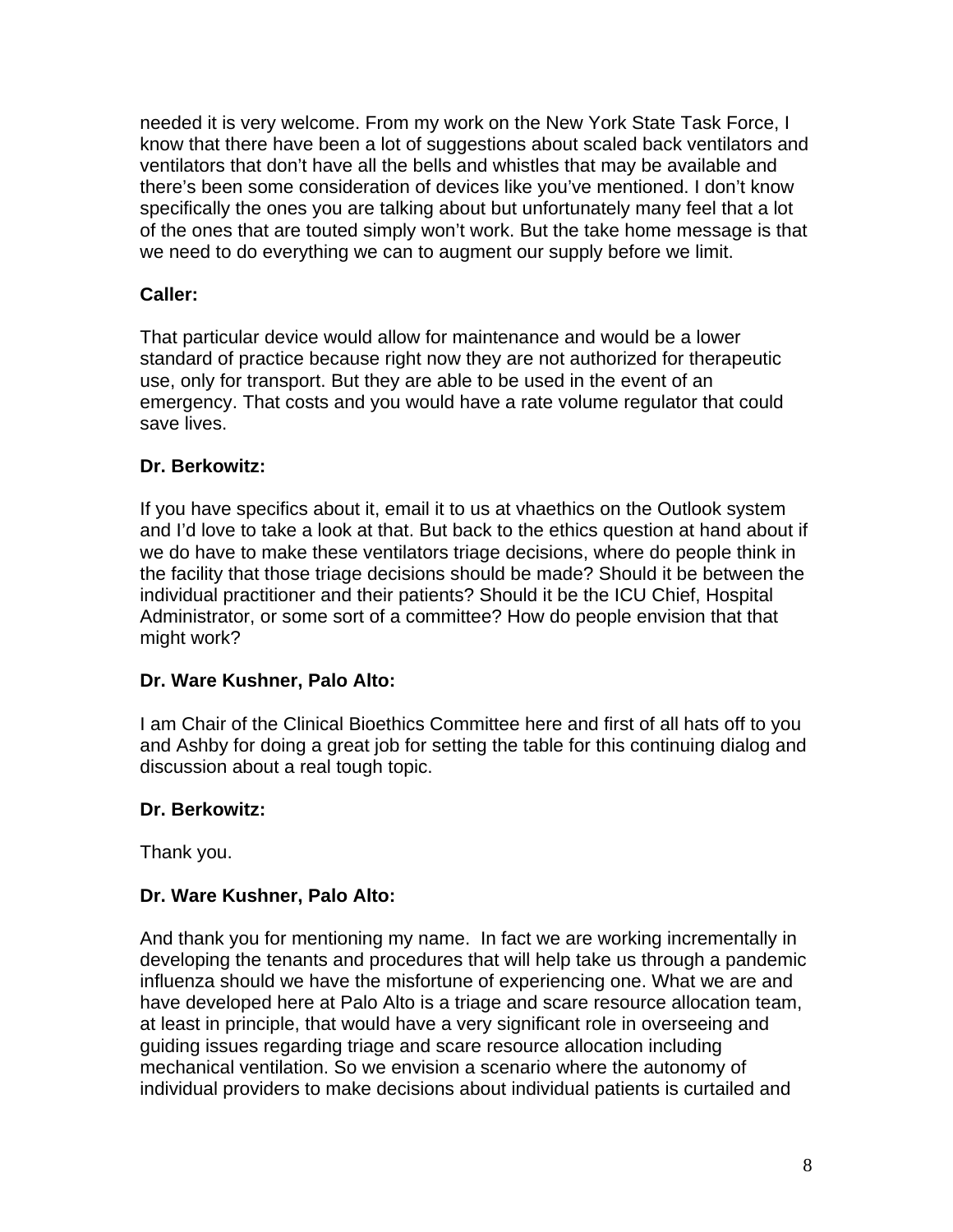we would hope that intensivists for instance and emergency department physicians would be working in a close collaborative fashion with this triage and scare resource allocation team which would have a broader perspective of the immediate needs and be able to anticipate evolving needs in a disaster or pandemic flu. So we do see a role for broad representation in terms of making what may very well be life and death decisions for individual patients.

### **Dr. Berkowitz:**

Thank you Ware. Does your group or anyone else who would like to comment, address the concept that if you're going make a decision about people who are not eligible for the ventilator, do you consider not starting the same as stopping the ventilator?

### **Dr. Ware Kushner, Palo Alto:**

I think many commentators and ethicists have written that there should be no ethical distinction between withholding and withdrawing support. Though I think we all recognize emotionally that is quite something different often than in principle. So withdrawing support certainly I think is a little bit more challenging than withholding and allocating support to another needy patient.

#### **Dr. Sharpe**:

Ware can I jump in and ask you if your committee has a mechanism for appeals for decisions that are made to restrict services or forms of care?

# **Dr. Ware Kushner, Palo Alto:**

That's a great comment or question. As currently construed, I would characterize as a policy in evolution, it does not. I think one of the things that we are strongly advocating is that there is complete and comprehensive review of everything that unfolds during a pandemic after it is over but to get back to your question about real time appeal mechanisms, as currently construed, we don't have a formal mechanism for doing that. Having said that as we have developed our triage and scare resource allocation team, one of the critical representatives on that would be a member of our health care system ethics committee. We envision the function of that member to provide guidance on resolving ethical conflicts disputes and dilemmas and that this person should, in fact, have an oversight role or serving as an ethical check to make sure the tenets that we've outlined that should guide the actions of the team, that those very tenets are being followed and observed very closely as the team functions in real time. So we would sort of a real time ethical check and we believe we have the mechanism in place. We don't have any formal appeal mechanism beyond that.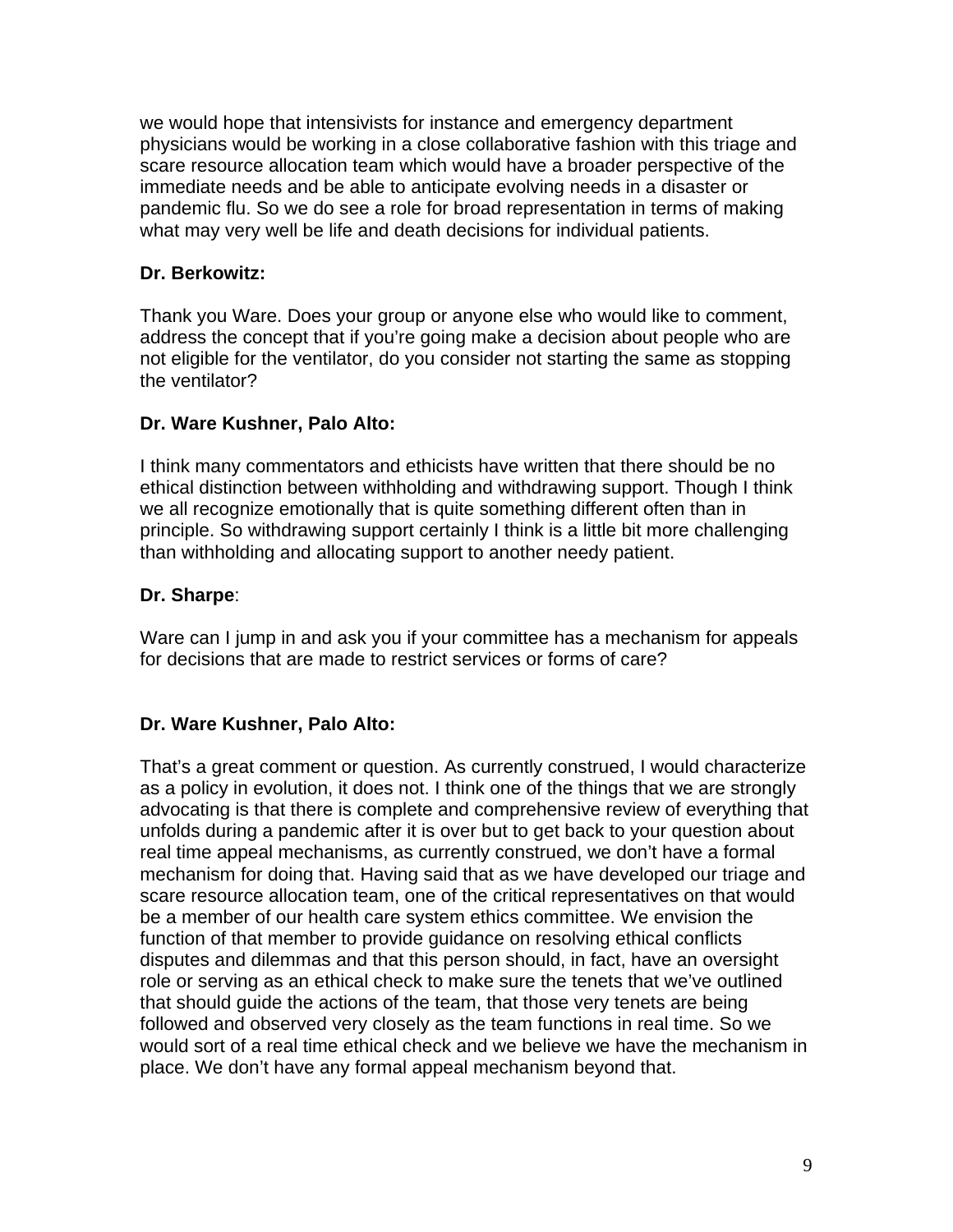### **Dr. Sharpe**:

That's very helpful. So there's accountability built into the way the committee is structures. The ethicist wouldn't be a voting member of the committee but would have more of an oversight function?

### **Dr. Ware Kushner, Palo Alto:**

That is correct.

#### **Dr. Sharpe**:

Thank you.

#### **Dr. Berkowitz:**

It's interesting. Ashby and I have been talking about this a lot during the past few days and it's my opinion and it is just my opinion that there needs to be some sort of due process or appeal mechanism at least to assure that the processes that are in place are being fairly and consistently applied. And it sounds like that's your intent with that protection there.

Let's move on a little bit to start to think about some questions about altering our standards of care. One caller also said that we may have to lower our standards of practice to use a device that is only approved for transport but we may have to try it for care. And we recognize if our system is stressed beyond capacity. We may need to curtail, defer or temporarily deny services that we normally would provide. And we're trying to come up with a rubric whereby such decisions would be made and implemented. I was wondering how people thought about that.

#### **Caller:**

One issue for me is the standards of care both institutional as well as professional. By presuming that we have other than medical criteria for making these decisions, we've already begun to add other criteria that aren't traditionally used in making medical decisions. So I think one of the processes that has to be addressed is really the institutional decision making and ethic.

#### **Dr. Berkowitz:**

Tell me more about what you mean.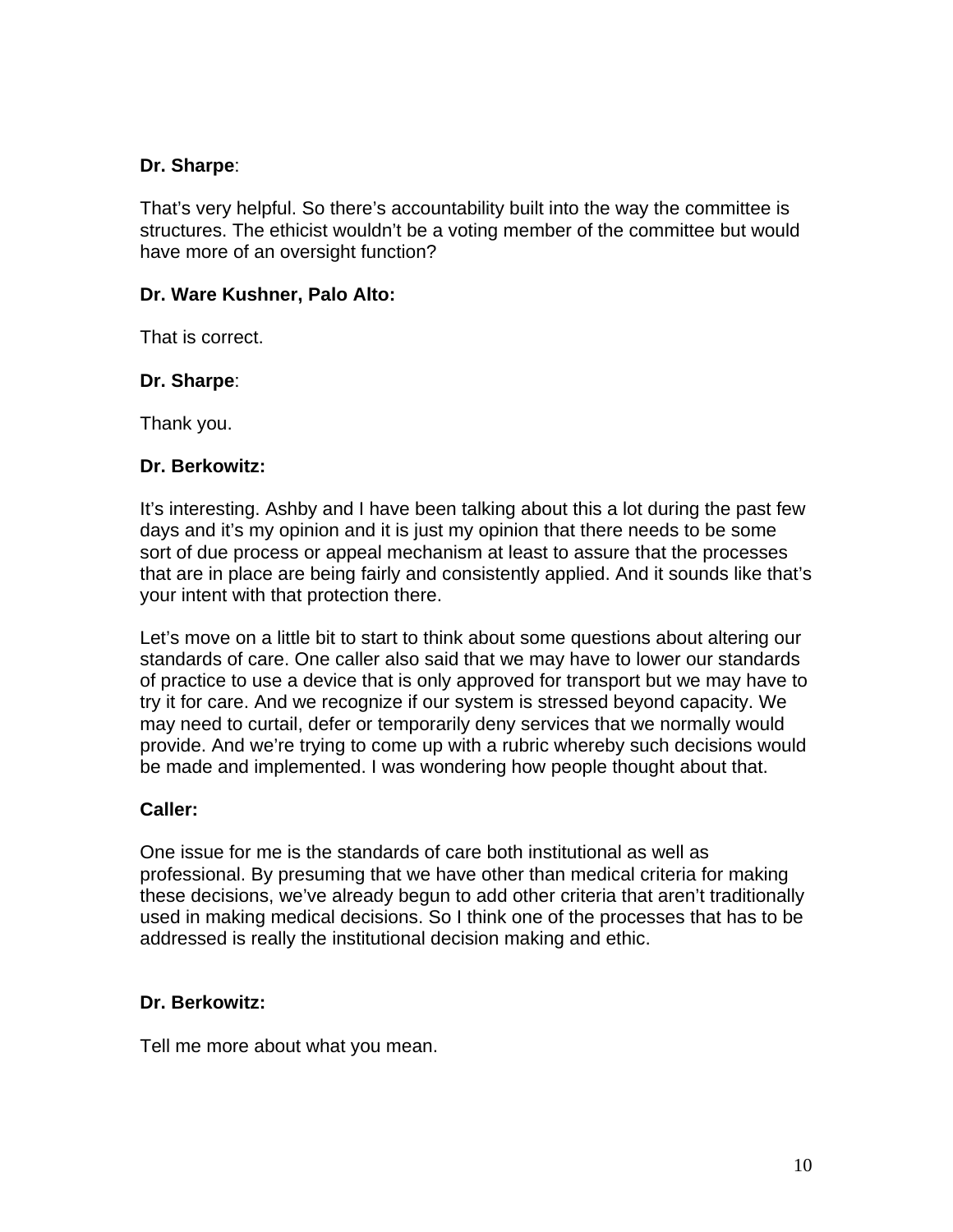# **Caller:**

I'm just struck by the fact that we've now got an ethicist being talked about as having the luxury of time to think through some of these decisions and that would introduce other than, perhaps, medical criteria for making the decision. It's kind of like the issue of the old days when people were to go on dialysis machines. Is that the situation?

# **Dr. Berkowitz:**

I don't think what Dr. Kushner is talking about or I'm envisioning is anything that needs the luxury of time. I think what we're talking about is a group that in real time is going to try to implement criteria fitting the situation. And I think everyone recognizes that if you have five people with respiratory failure say and you have two ventilators, you need to have thought about it ahead and then say okay, one and two get the vents, three, four, and five don't, and then try to figure out what happens to three, four, and five. That's the unfortunate reality.

### **Caller:**

Again I think that's an institutional ethical decision as well and maybe that's why you've got a multidisciplinary committee. But its medical criteria that are going to be applied which is going to be standard of care right there.

#### **Dr. Berkowitz:**

But I think that there's a lot of debate about what medical criteria should be applied.

#### **Dr. Sharpe**:

For example, certain clinical algorithms might not have been developed to make any clear determination on the basis of strictly clinical criteria. And inevitably those clinical criteria, as Ken was saying, will be made in a context of resource scarcity which already introduces a host of ethical values and the question is do we want to make those difficult ethical decisions explicitly or do we want to leave them implicit in a process that may not have any accountability. And we're arguing for a more explicit process based on clear criteria that have been developed both for use at the institutional level and any other levels where they may be needed.

#### **Alan Jones, Albuquerque, NM:**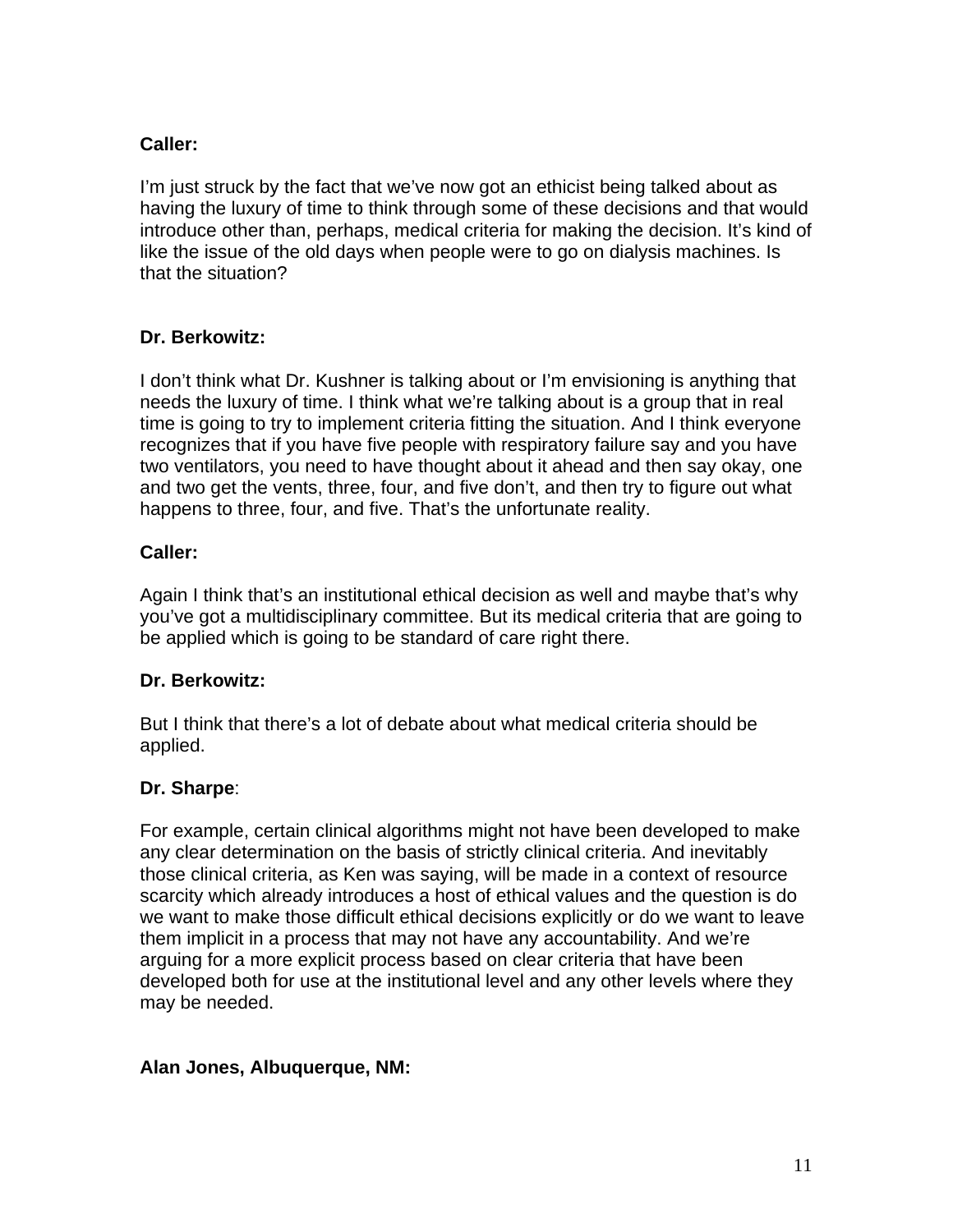I think one of the concerns and issues that we might want to be thinking about is other co-morbidities that would prevent the patient from coming back off the ventilator like a complex COPD patient that if we placed him on the ventilator the COPD is going to compound us getting him back off that ventilator as much as the pandemic flu.

# **Dr. Berkowitz:**

And I think that a lot of the triage rubrics that are being put forward obviously start by looking for cases where applying the resource, say the ventilator, wouldn't help the person. And those people wouldn't be eligible again. Most people may believe that if you're on it and it's not going to help you, you need to come off it or if it's not going to help you, we're not going to start it. And that does totally change our standard of care in our normal shared decision making and informed consent requirements. But I think then that the next level down from those obvious cases of medical futility or near futility, are the cases like you're suggesting where the patients are predicted to either less likely benefit from the resource or need to use it for a longer period time than we're comfortable with given it's scarcity. And that's really very difficult one to predict and two to apply fairly because many of the co-morbidities that you're talking about disproportionally affect different vulnerable groups in society. So excluding people with certain co-morbidities is in a sense excluding vulnerable populations from eligibility for life saving treatment. Any thoughts on that complicating line of reasoning?

# **Dr. Ware Kushner, Palo Alto:**

I would sort of amplify those challenges that you are explaining about vulnerable populations by throwing out an ethical challenge if you will. And that is a scenario where if we are following the ethical precept of utilitarianism or welfaristconsequentialism where we want to do the maximum good for the maximum number of patients, which I think has been in the setting of pandemic flu, been interpreted as maximizing the number of lives saved. A counter argument might be: should we be trying to maximize the amount of life (life years) saved and I'll give an example. We may be faced in a situation where we can save for instance, x number of 40 year olds who would otherwise be healthy and might have a life expectancy of another 45 years but for the fact that they have influenza or we could save the lives of 2 times or 3 times the number of otherwise healthy 80 year olds who otherwise would have a life expectancy of perhaps 7 years except for the influenza. So we're faced with the ethical tension of are we trying to save the maximum number of lives when they are elderly at the end of life or the maximum number of lives when there may be fewer numbers of people but who have a longer life expectancy. And to what extent does that make the elderly vulnerable population, to what extent is it the right thing to do – to treat those who have a lot longer life ahead of them. These are the very precepts that are going to guide what we do and are confusing at least.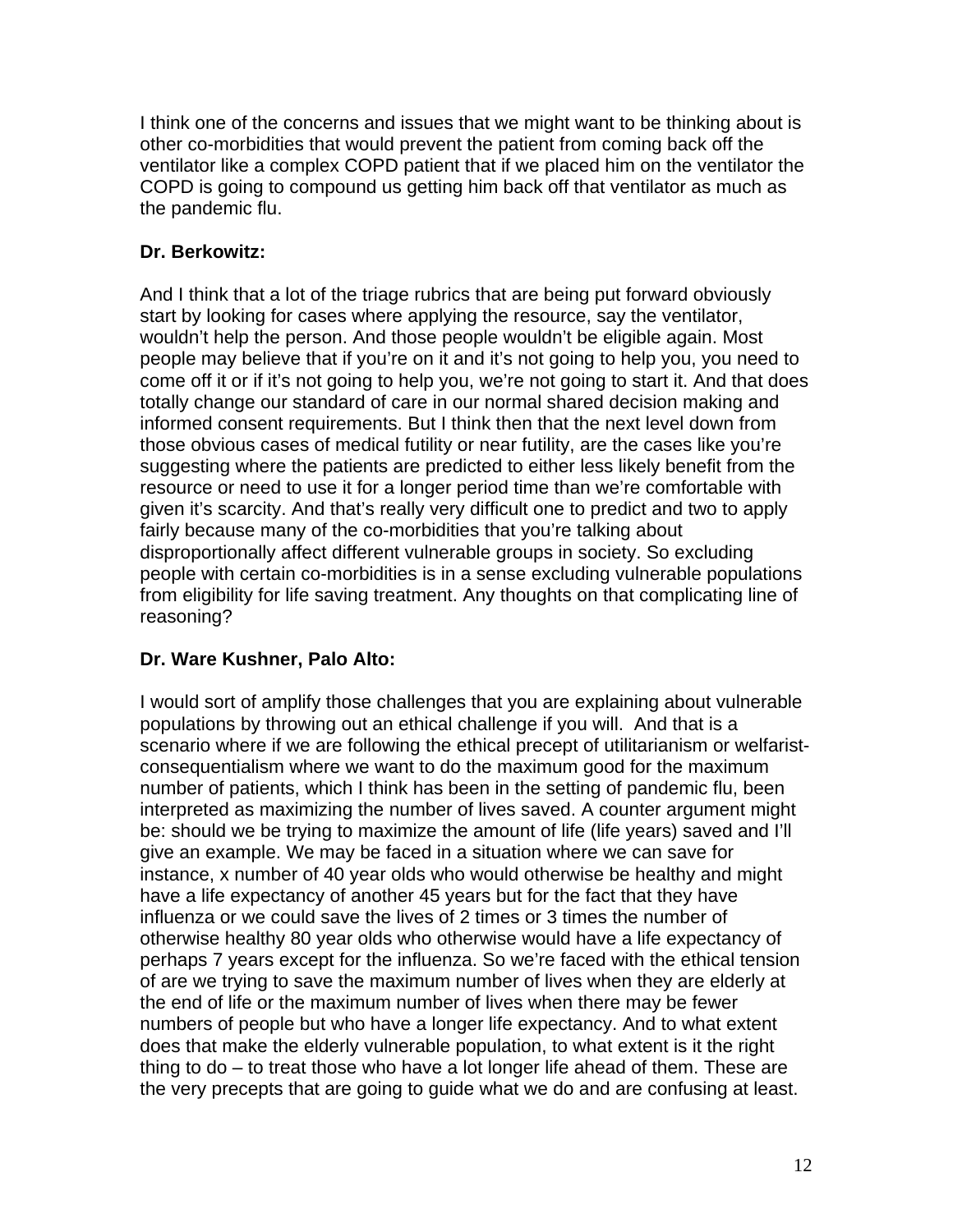# **Dr. Berkowitz:**

Well I think Ware that they are confusing to everyone. And anytime you get into a situation where you are valuing one life over another based on its quality if you will or some other inherent component of it, even if is potential years ahead, I think it's very difficult. It doesn't then get into the question of a sick 40 year old person versus an otherwise relatively healthy previously 75 year old. So age clearly alone is not a good criteria but should it be factored in?

# **Caller:**

And should I also add how useful the person is to society. For example, if I have one of my physicians ill, I would want to save his life perhaps over an 80 year old because he can save more in the long run. So there are other factors to be considered but we also have to look at protecting our providers.

# **Dr. Berkowitz:**

Absolutely. That's something that inevitably comes up in these discussions and the thinking again is complex. It's often saying that you protect first responders so that you can get them back into the line of duty. If the wave of the flu pandemic is expected to take roughly 4 weeks or so to pass through an area – that's a projection – and if the duration of illness might be that long until a person is ready to go back to work, you lose some of the ethical argument for putting health care providers at the head of the list and it's a very interesting question then, does the system owe providers something for putting themselves in harm's way at the outset. Do people have feelings about that? It's extremely controversial and I'd love to hear them.

# **Alice Beal, Brooklyn VAMC:**

Has anyone looked at the DoD triage criteria because they are the one they are the one area must have specific triage criteria in the battlefield. I know it's a different situation.

# **Dr. Berkowitz:**

I think it's safe to say that we've looked at a ton of other triage criteria that are out there. Certainly the DoD is unique in that they are based on sort of trying to get people back into the theater of battle. But I think the short answer to your question is yes we've looked at whatever we can find that's out there.

One thing that I'd like to get on before we finish the altered standards of care is that if we do end up denying patients critical services or life saving services, we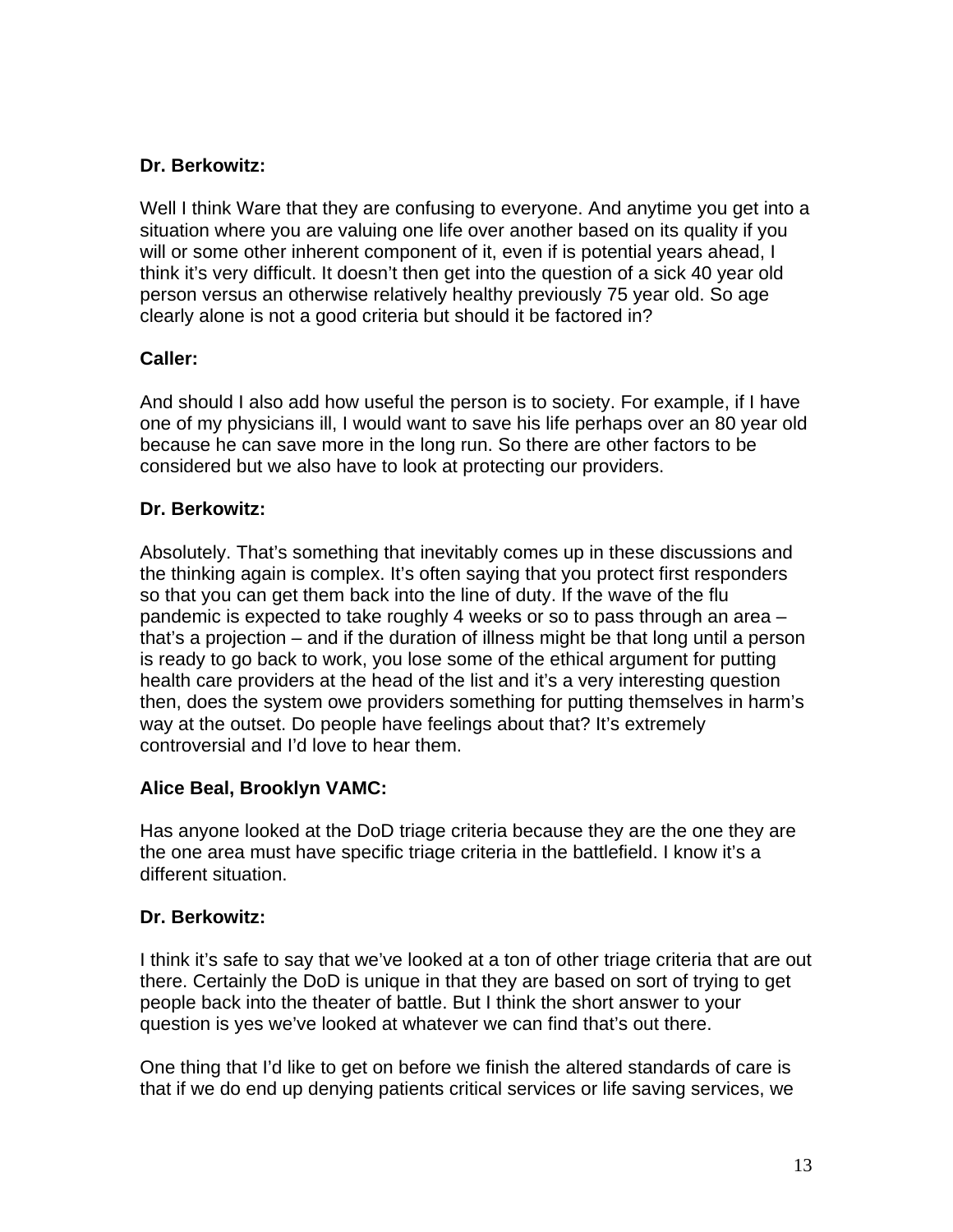always come down to the fact that they'll still need to receive palliative or supportive care which then predictably will result in a very big surge for the need for palliative and supporting care services that we hope our system is ready for. And it will be a different thing for palliative care practitioners to be providing palliative care for patients who might not want it, who might want to continue aggressive care. And that I think is going to be a big shift for altering our standards of palliative care. I don't know if people want to comment on that.

### **Linda Williams, Little Rock VAMC:**

As I've worked on our national decontamination training team and have considered the triage, how to do this has been one of my real interests and there are a few comments I'd like to make if I may. First of all, if we do have an influenza pandemic, we have to realize that this will be a new pandemic in humans that we really do not know once the virus has mutated how the lethality will be and so it's going to be very hard to make some decisions on withdrawing versus not starting the ventilator without having data and we really need to have in preparation a system for collecting that data so that we'll have some objective way of evaluating the decisions that are actually being made and that should be part of our triage planning process that I'm not sure we're thinking about.

#### **Dr. Berkowitz:**

I do actually, I think we're thinking about that and the recognition that depending upon the penetration and the severity of illness the different scenarios for a mild, moderate or severe surge, I think are all factored into the thinking that if things are bad, you'll have one rubric and if things are worse you'll have another, and if things are really severe then we're going to forced into other areas of discomfort.

# **Linda Williams, Little Rock VAMC:**

But I'm talking about actually tracking the outcomes so that if we're making the wrong decisions, we can identify that early.

### **Vickie Davey, Deputy Chief Consultant, Public Health Strategic Healthcare Group, VA Central Office:**

There are plans for both a within VA influenza illness surveillance system as well as national plans for data collection.

#### **Dr. Berkowitz:**

I think that all of that is currently built into the system.

### **Vickie Davey, Deputy Chief Consultant, Public Health Strategic Healthcare Group, VA Central Office:**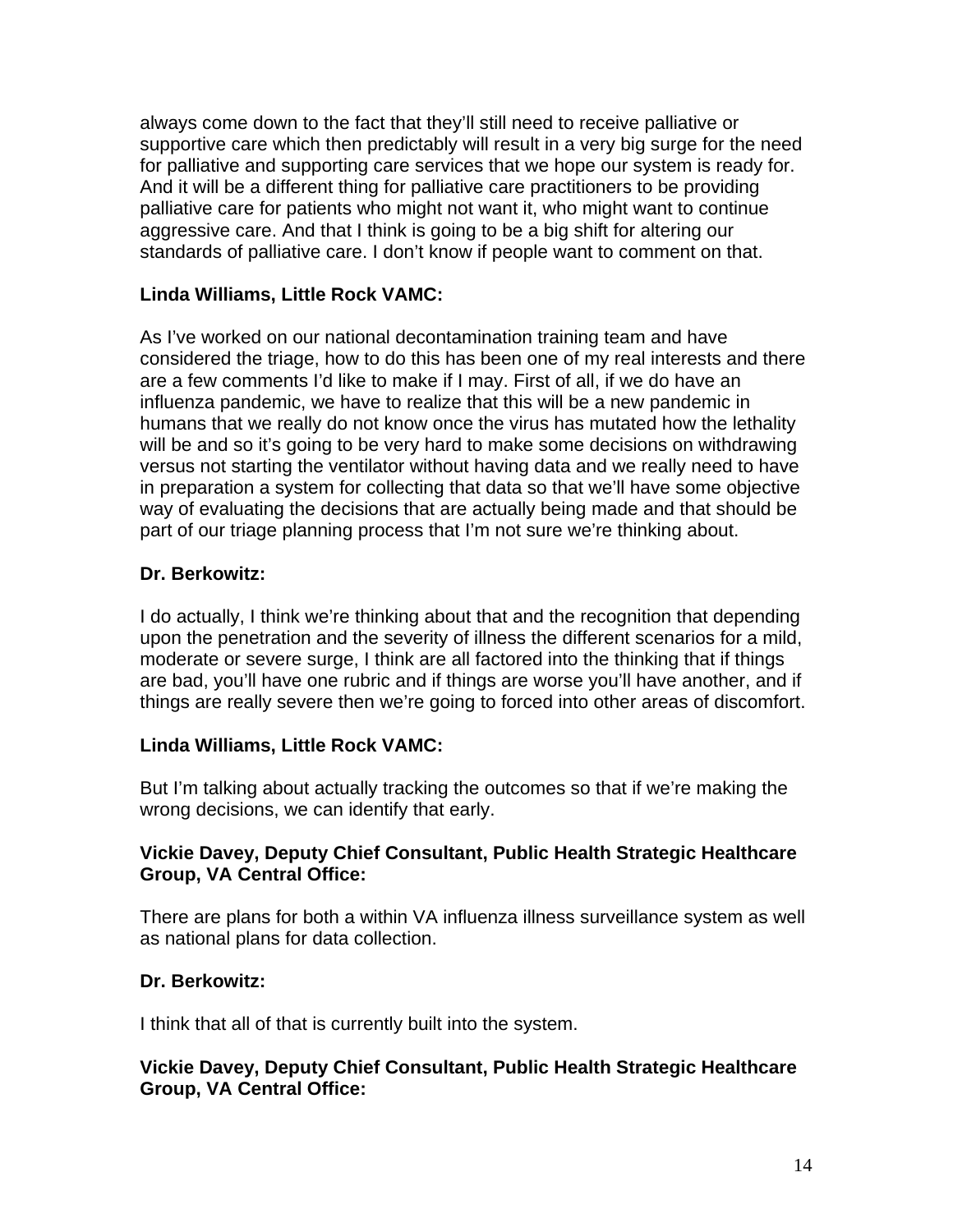And I appreciate that comment.

### **Dr. Berkowitz:**

Did you have anything else Linda before we get to professionalism for a few minutes.

### **Linda Williams, Little Rock VAMC:**

Actually there are two other things that I have been thinking. First of all, is that I would like to be sure that as we prioritize these issues – professionalism, altered standards of care, or resource allocation – that before that we get to withholding and withdrawing, we actually do implement the altered standards of care because I think that they should take precedence over the withdrawing and withholding and I'm sure that that has been recognized, or at least I hope it has, but I think we need to make that a statement and a recognized fact that we would implement altered standards of care before we got to the point of implementing aggressively withdrawing or withholding. The other is that the issue that you brought up of palliative supportive care. I have been very concerned over the years that our basic triage system does not have what at one time the military system had in which I believe was a blue category which was when you recognized that someone is not dead but they are dying, that you triage them to a different category than the dead. The current military medical system and the START triage system, it's my understanding does not have the palliative care recognition. Those go in with the dead and the 'black' category and thus while someone is supposed to be with that group and re-triaged, that is not something that is done. I have wanted to see this system changed but it is a national triage system and I don't know if that can be an outgrowth of this ethical discussion.

# **Dr. Berkowitz:**

One of our fundamental premises is that we need to design a system that is going to give humane care at whatever level the person is going to be getting. So yes, I think that that is something that we all recognize and that we're really working hard to make sure it gets incorporated and that that additional surge is recognized and planned.

#### **Linda Williams, Little Rock VAMC:**

The other comment I would have to make is to Palo Alto and the other places that are looking at these criteria. I know one of the standards for accepting altered standards of care and triage and is these will be publicly vetted and all of these stakeholders will have an opportunity to have buy in at the front end as the criteria are being planned and made known. I think that it is very important. For instance, the issue of aging. As a geriatrician who is also interested in triage, I've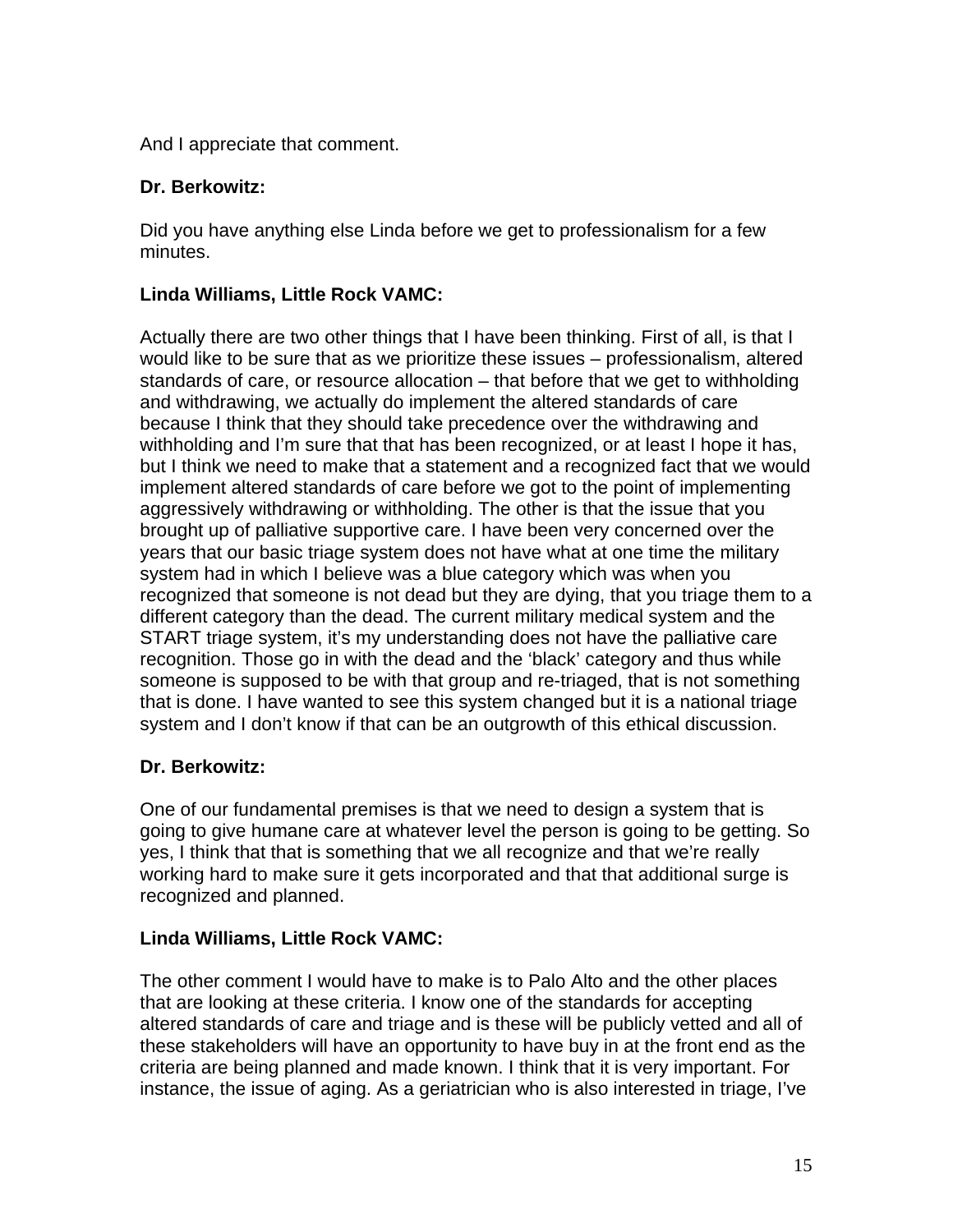looked at caregiver stress with making decisions for pediatric patients versus older patients and it is very difficult to withhold and withdraw care from a young child that comes in injured versus someone who is older and is perceived to have lived most of their live. And so you have to be very careful because the young child that has the life expectancy of one year from some known diagnosis of cancer or congenital heart disease may have less life expectancy than an 80 year old that is in very good health and still working with no limitations. So we have to be very careful that we have everyone at the table as we're planning these criteria.

### **Dr. Berkowitz:**

The next topic we'd like to get into is professional responsibilities and I guess since time is getting short, rather than to talk about that right now, I did want to take a few minutes to suggest how facilities might begin that transparency and that front-loading about a dialogue about ethics concerns with their staff.

As we've said we know that we're all going to need to be making difficult and controversial decisions that will impinge on individual liberties in the event of a flu pandemic. The more that those that will be affected by those decisions can be informed about and involved in the decision making process, the more likely it is that the decisions will reflect a broad array of concerns and values and be better understood by those involved and probably be accepted.

So staff involvement in VA facilities pandemic preparedness planning is an important part of this open, transparent and inclusive process. So what we at the Ethics Center would like to suggest is that for those of who are currently working on ethics issues in flu preparedness and for those who are just beginning to think about it, is that you might want to consider holding a staff forum at your facility to begin a dialogue on issues of concern. Now we're going to be posting on our National Center for Ethics' website information that you can use as a basis for holding such staff forums and included in that information will be an explanation of the importance of the staff forums as a way to support transparency and openness in pandemic flu preparedness planning, some resources on how to hold such a forum, some PowerPoint slides that will provide you with a general overview about pandemic flu, a sample forum agenda, a sample forum brief overview and a handout on ethical values in influenza preparedness which includes 10 ethical values and examples of how these values apply in pandemic flu response and some sample discussion questions for forum participants.

Again, there is no mandate to hold staff or other forums on ethical issues but we think it might be helpful to use a resource such as this to consider the transparency and the inclusiveness in the process. So before we get to the end, I want to thank people who commented and I know there are a lot of other questions. We know that this is going to be shortened discussion to get to such complex issues so if you don't get to speak or ask your questions or comments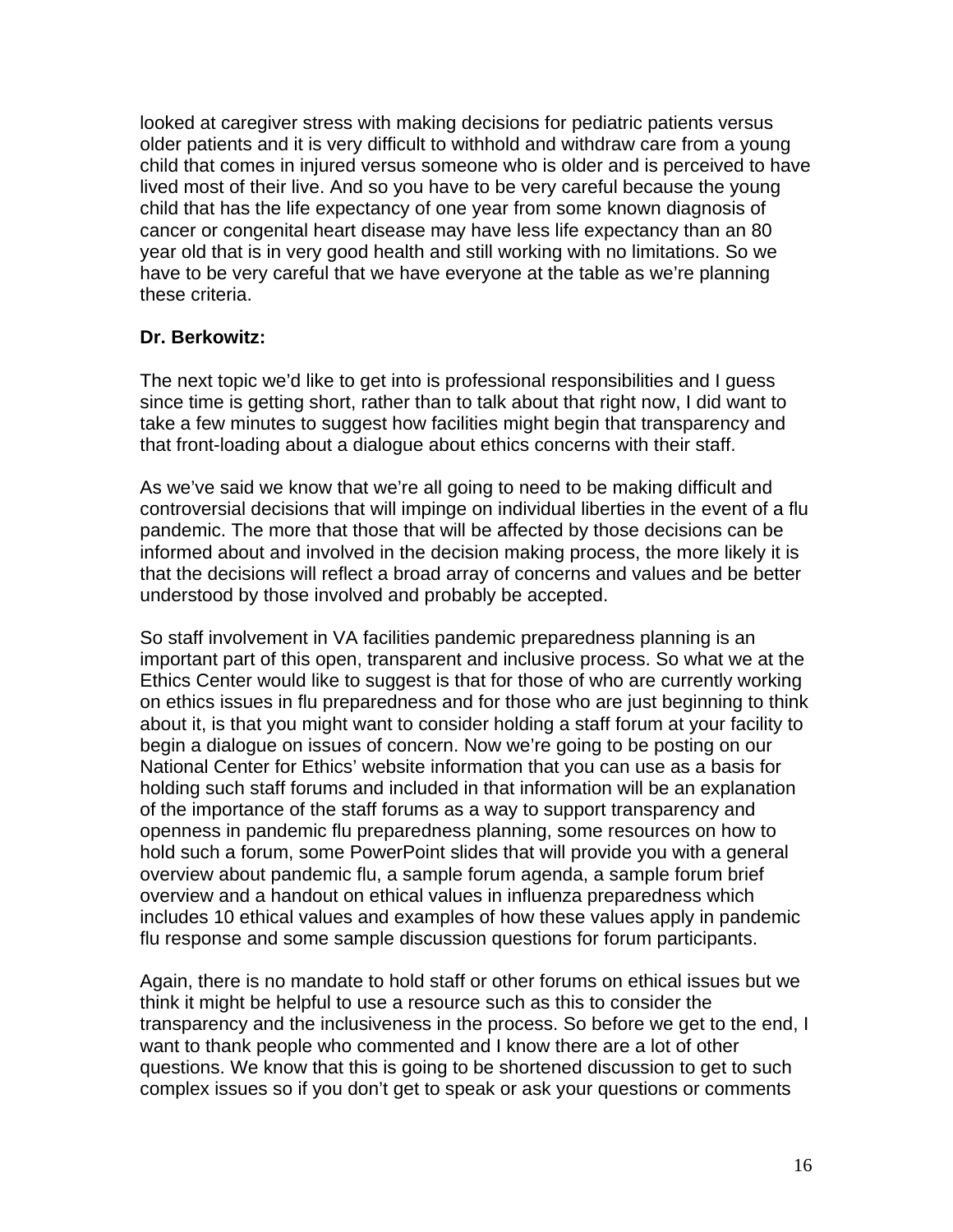during the call, please email them to us at vhaethics@va.gov. But let's take a minute now to talk about professionalism, anything I mentioned about the staff forum, about the openness and inclusiveness, or things we've talked about before about people's sense of professionalism and how that duty to provide care is going to butt up against their expectations for their own safety and their own responsibility for their personal needs and their families.

# **Pat, Miami:**

In discussions about this, one of the aspects of going beyond just talking about professional duty but looking at a recognition that if you've got a nurse who is a mother of three or a respiratory technician who is the father and supporter of his family, then we have to reward perhaps that duty to be there because our life insurances and our health insurances may not cover us and we may not even get a respirator so is there any discussion regarding rewards.

# **Dr. Berkowitz:**

Well I think compensation for staff who put themselves in harm's way is certainly something that has been and will continue to be discussed.

# **Dr. Sharpe:**

And there's also reference to that in the VA's Pandemic Influenza Plan. The ethical principle of reciprocity is what you're describing both in terms of helping staff to have the necessary protections to take on the additional risk and also ultimately to provide some sort of compensation for people who may be harmed while they are providing care to others.

# **Dr. Berkowitz:**

We have about five minutes left on the call so if anyone has questions about the staff forums or the areas of professionalism, resource allocation or altering standards of care or if you have other ethics related issues on your mind now's the time to speak up in the last couple of minutes.

Are there things that staff feel would make it more likely that would keep coming to work in the event of increased risk in a pandemic flu or is the duty to care for our patients going to be enough to keep people coming? Do you think those expectations are different for clinicians and non-clinicians who we also need to keep the system running.

# **Caller:**

One thing that has been discussed before is that if there are scarce resources such as vaccines and you offer them to people who come to work and their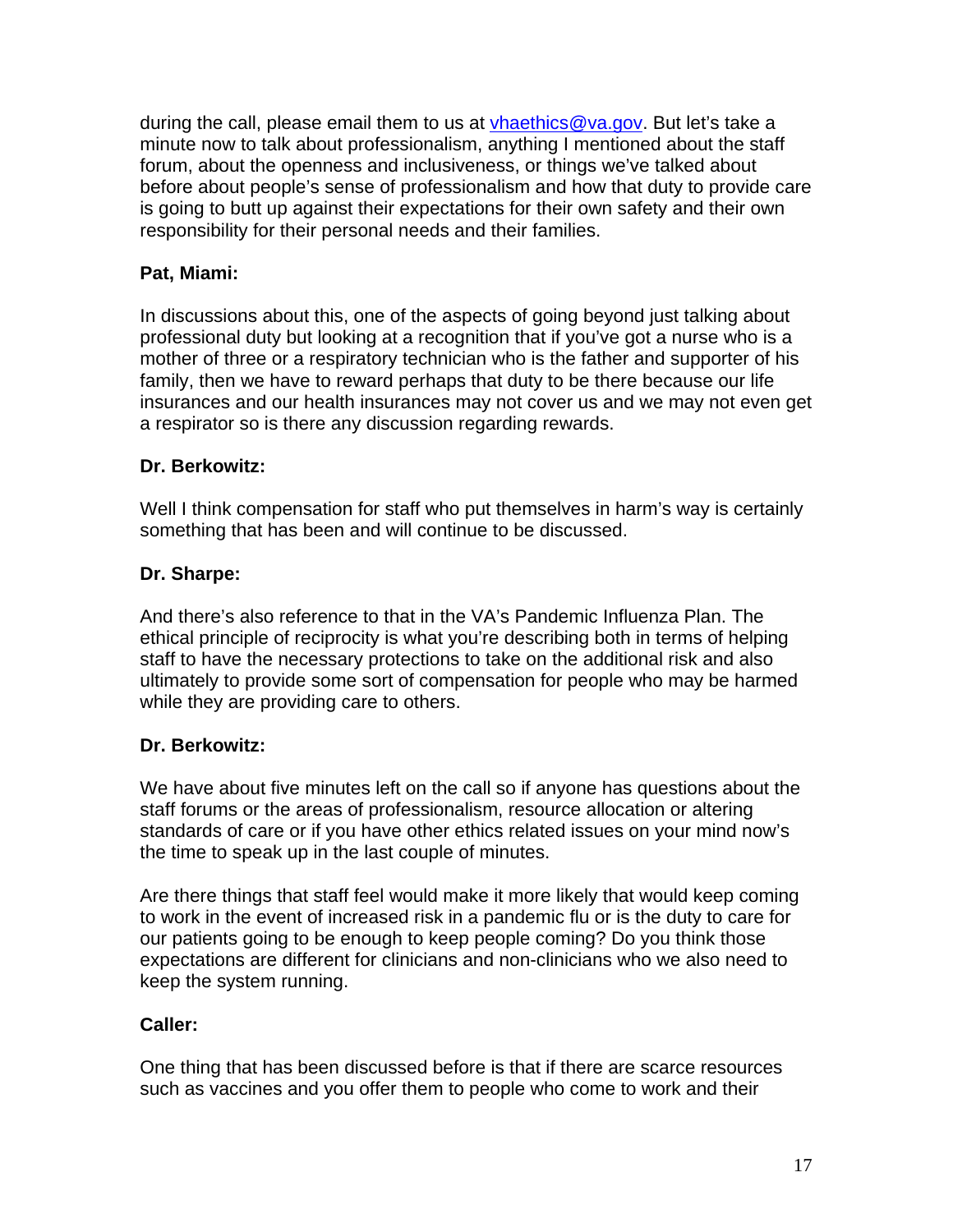families, people may elect to come to work in order that there family is protected. But unless we can protect their family, they are not going to come.

# **Caller:**

I think one of the other key issues to think about in this whole pandemic situation is if this happens cities and states are going to shut down The ability to get gas and things like that, it's hard to say whether the state or city levels would say stay home or what to do with that level but to know that there may be actually a hardship just to motorize a vehicle to work would become a problem.

# **Dr. Berkowitz:**

Right and certainly the interaction of our facilities with the local community and the other health care agencies and local environment is going to be challenging and again that's addressed in the influenza and other emergency preparedness plans.

# **Caller:**

Is there also discussion of sharing of staff across the network?

# **Dr. Berkowitz:**

Well I think that redistribution certainly in events such as natural disasters such as Katrina, you try to redistribute your patients out of the area and you try to redistribute resources to where you need them. In an infectious epidemic it's very difficult to think about redistributing patients who may have the flu out. You may want to distribute other patients out. And certainly redistributing staff and other resources such as ventilators is certainly on the table. Again it's a little tricky because you don't know where the wave of the flu pandemic is going so you want to move things to where it is now and not leave people short where it's going to be. The answer though is yes – redistribution is very important.

# **Jamie Mackey, Muskogee VAMC:**

In regard to your question earlier about whether people will show up, I believe it was in Minnesota, the Public Health Department has actually done a study on it, and if I remember the numbers correctly it was only about 50% that would actually come in the event of a pandemic like that. And what they found was that primary caregivers – nurses, doctors, etc. – that thought they had a difference to make in a patient's life would show up but auxiliary like clerical and things like that who didn't think that they could make as much impact, stayed home

# **Dr. Berkowitz:**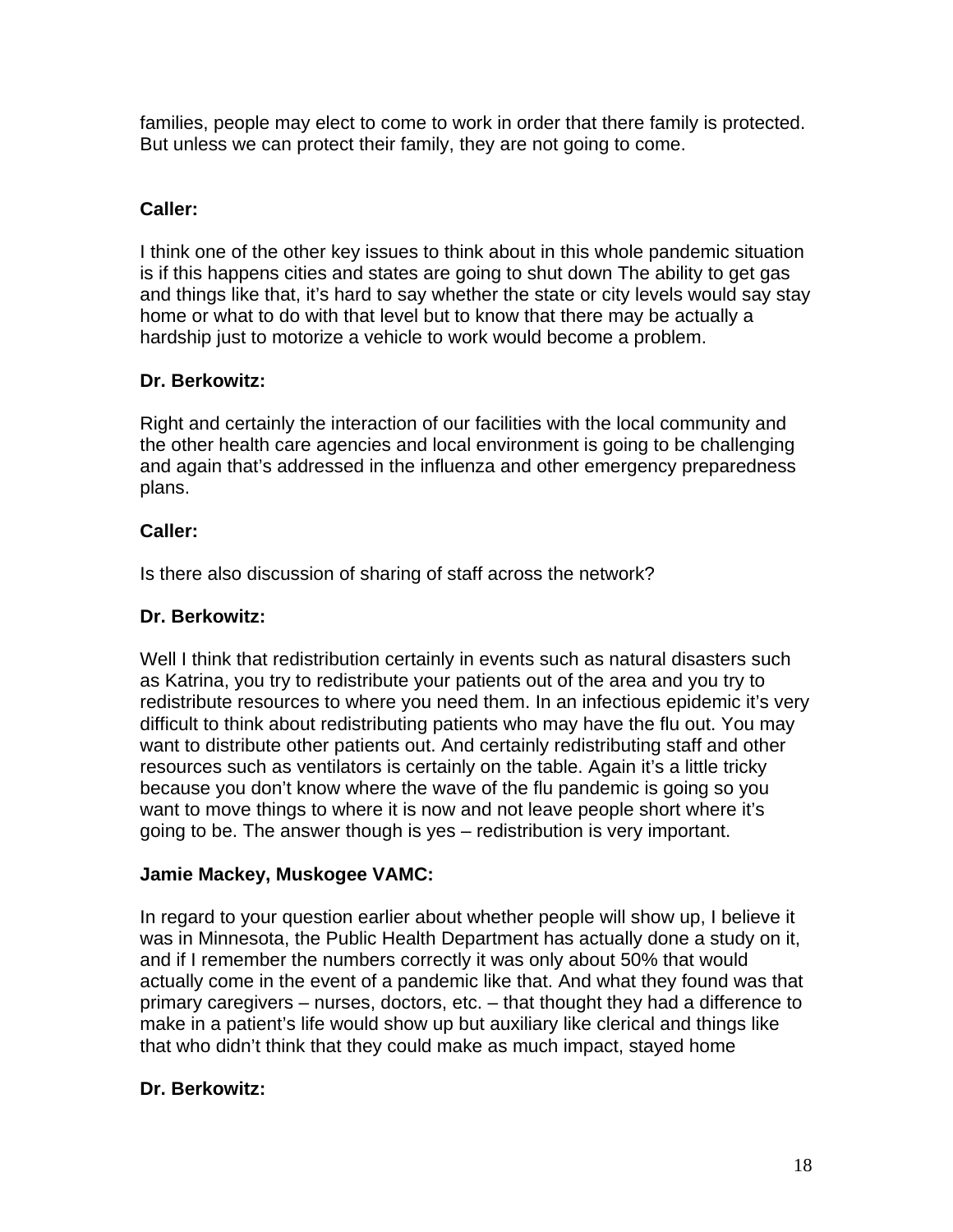I think that's another advantage of the staff forum is to let everyone know the impact they will make. I mean certainly to have frontline providers here without support, without a way to get linens and supplies around, keep the place clean and sanitary and get food back and forth to the patients and providers and all the other support services, that's going to make us less able to take care of our patients so those support people are critical on a day by day basis as we work now and also would be critical if the system gets stressed. So that's another advantage of a staff forum.

### **Dr. Ware Kushner, Palo Alto:**

One of the things that I think many have envisioned in the setting of a calamity is that it would necessarily affect clinicians' scope of practice and I think as commonly construed that may mean, for instance, nurses carrying out the duties normally performed by physicians or physicians needing to perform duties outside their customary clinical practice. But as we discussed the various multiple needs of a health care facility, it's clear that health care professionals may need to go way beyond their scope of practice to make sure that a hospital is functioning and able to meet the demands of a pandemic flu.

### **Dr. Berkowitz:**

And again, that's clearly addressed in a general way in the VA Pandemic Flu Plan and is something that needs to be specifically addressed at the local level to make sure that people are indemnified and authorized to be practicing and how they will practice in the new arena and again will be indemnified for what they do. So another fly in the ointment Ware, thank you.

# **CONCLUSION**

#### **Dr. Berkowitz:**

Well, as usual, we did not expect to conclude this discussion in the time allotted, and unfortunately we are out of time for today's discussion. We hope that we've informed you about our efforts to plan for ethical care during an influenza pandemic. We realize that there will never be a perfect plan, or perfect preparation, but we continue this effort with the belief that any planning we do will help to mitigate the effect of a pandemic or other stressors to our health system both for our patients and our staff. We will post on our Web site a very detailed summary of each National Ethics Teleconference. So please visit our Web site to review today's discussion. We will be sending a follow up email for this call that will include the call summary and the CME credits.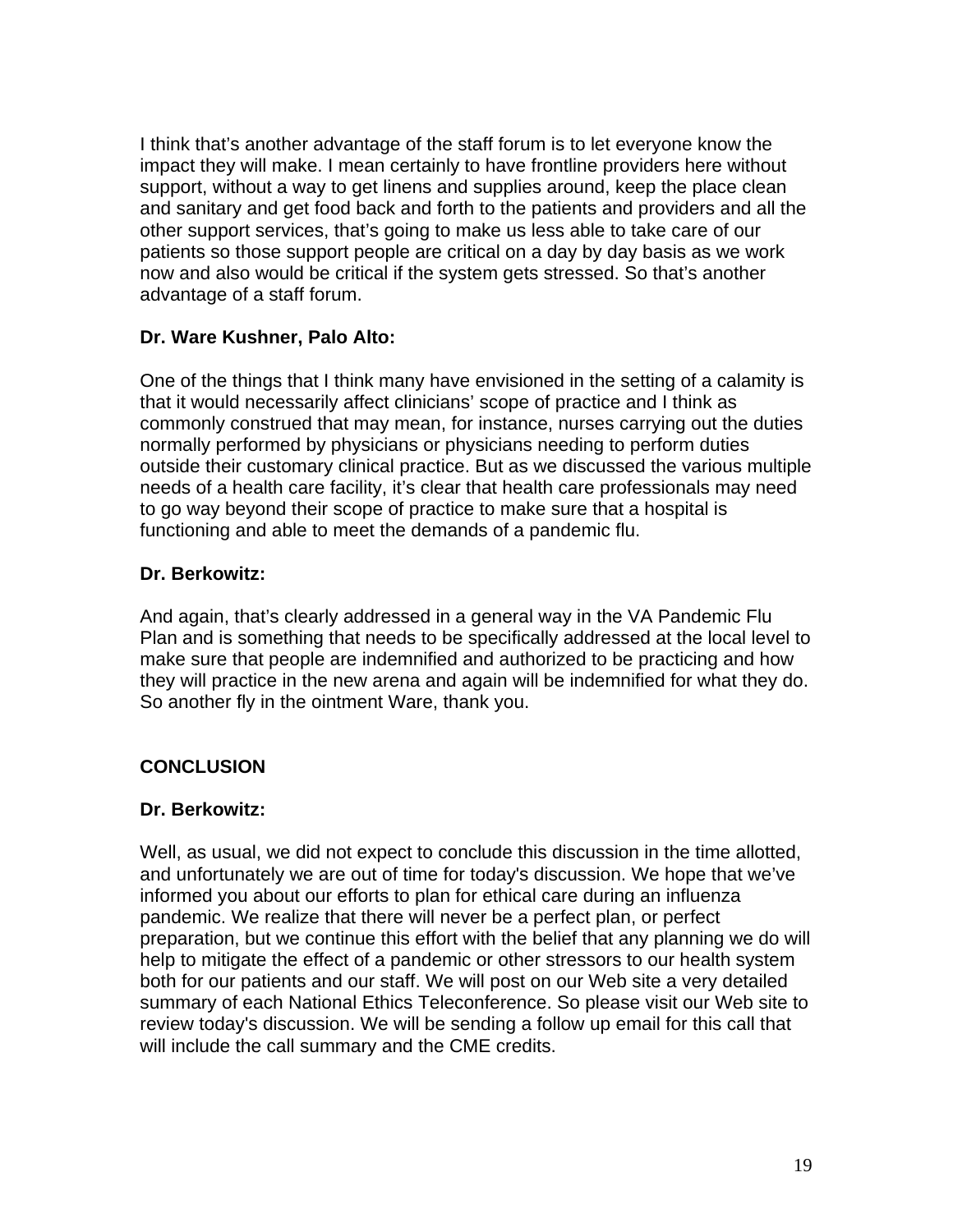We want to thank everyone who participated in the development, planning, and implementation of this call, including Ashby Sharpe and Sherrie Hans, Vicky Davey, Connie Raab, and Amy Hertz in the Office of Public Health and Environmental Hazards, and Dr. Ware Kuschner. Also I would like to thank Michael Ford, Nichelle Cherry and other members of the Ethics Center and EES staff who support these calls.

- Let me remind you our next NET call will be on Wednesday July 26<sup>th</sup> at 1:00 ET. Please look to the Web site at vaww.va.gov/vhaethics and your Outlook e-mail for details and announcements.
- $\bullet$  I will be sending out a follow-up e-mail for this call with the summary of this call and the instructions for obtaining CME credits.
- Please let us know if you or someone you know should be receiving the announcements for these calls and didn't.
- Please let us know if you have suggestions for topics for future calls.
- • Again, our e-mail address is: vhaethics@.va.gov.

Thank you and have a great day!